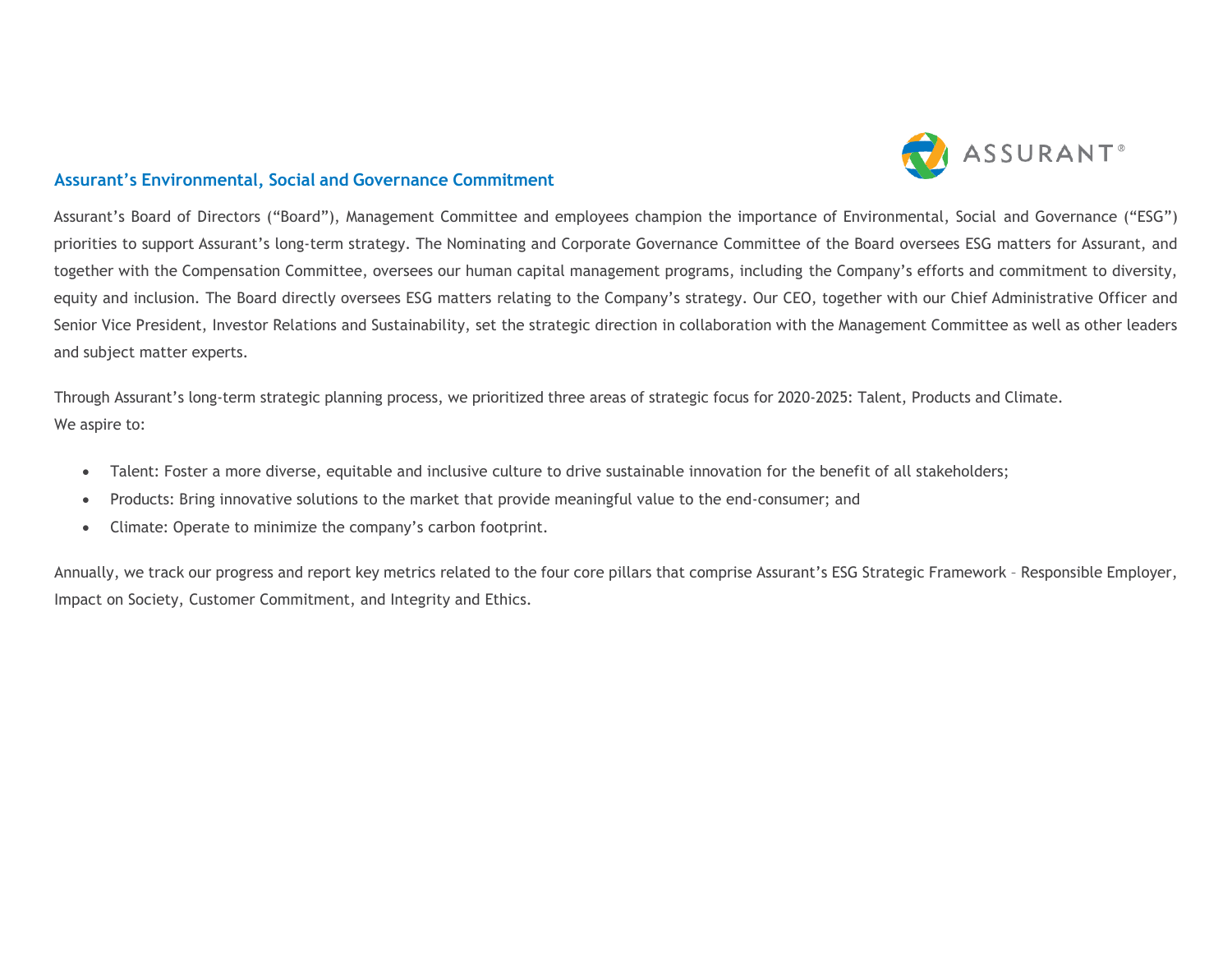

## **Assurant's Talent & Equal Employment Opportunity (EEO) Commitments:**

Assurant's talent remains core to our ability to anticipate the evolving needs of all stakeholders. Our culture, programs, policies, and practices are focused on attracting, retaining, developing, and engaging our employees so that they can achieve their potential and grow their careers across a wide array of areas – from our mobile repair depots to service center operations helping customers at their times of need, and within our support functions such as finance, technology, legal, human resources, risk, and marketing, among other jobs.

We have invested resources to create and develop a broader pipeline of talent that reflects the diversity of the communities in which we live and work worldwide. By doing so we believe we can better foster innovation, increase engagement, and create value for the benefit of all of our stakeholders. As outlined in our EEO report for 2021, we have balanced representation in our US workforce: 54 percent of our U.S. workforce were women, and 54 percent identified as racially or ethnically diverse as of December 2021. Our U.S. workforce gradually increased in racial/ethnicity diversity year over year, while gender representation contracted modestly due to the hiring of nearly 2,000 mobile in-store service and repair technicians. This workforce was more racially and ethnically diverse but had lower female representation. We have taken steps in 2021 and more recently this year to deepen our commitment to foster diversity, equity, and inclusion in our workforce, including:

- Attracted a larger and more diverse pool of applicants for our hourly workforce by providing significant training and certification programs;
- Provided dedicated recruiting and expanded mentorship programs for women and underrepresented leaders;
- Launched our first Employee Resource Group (ERG), Women@Assurant; and
- Promoting a strong culture that leads to greater innovation and business outperformance.

Effective January 1, 2022, the Company's new Management Committee reflects an increased representation of diversity, with 18% now identifying as racially or ethnically diverse as well as 18% gender diverse. For more details, please refer to 2022 Sustainability Report. Additionally, effective May 12, 2022, the Board is comprised of 13 directors and reflects greater gender diversity at 30%.

Assurant is an Equal Employment Opportunity employer. All aspects of consideration for employment and continued employment with the company are governed on the basis of merit, competence, and qualifications without regard to race, ethnicity, religion, sexual orientation, gender identity, age, sex, disability, veteran status, or any other category protected by federal, state or local law.